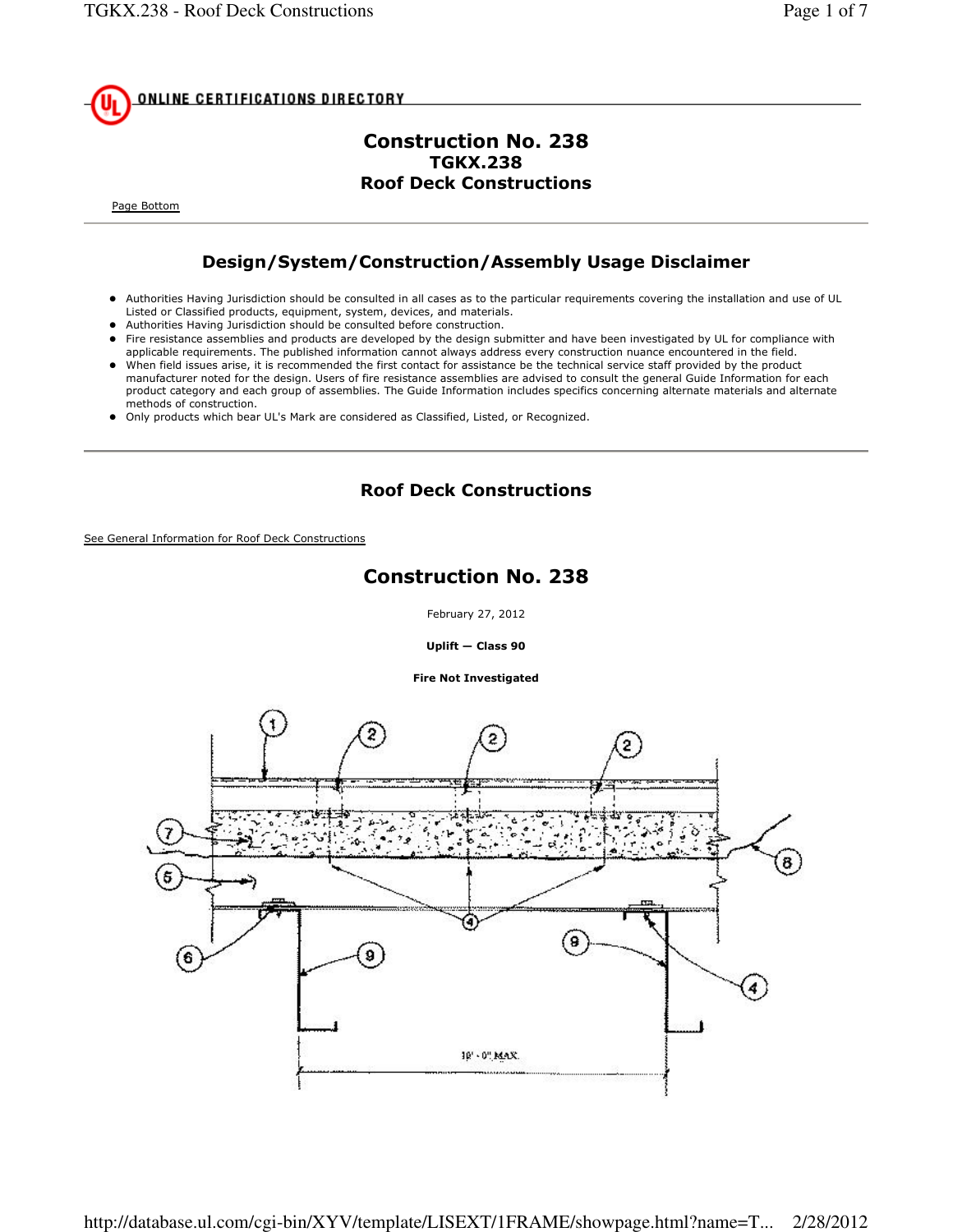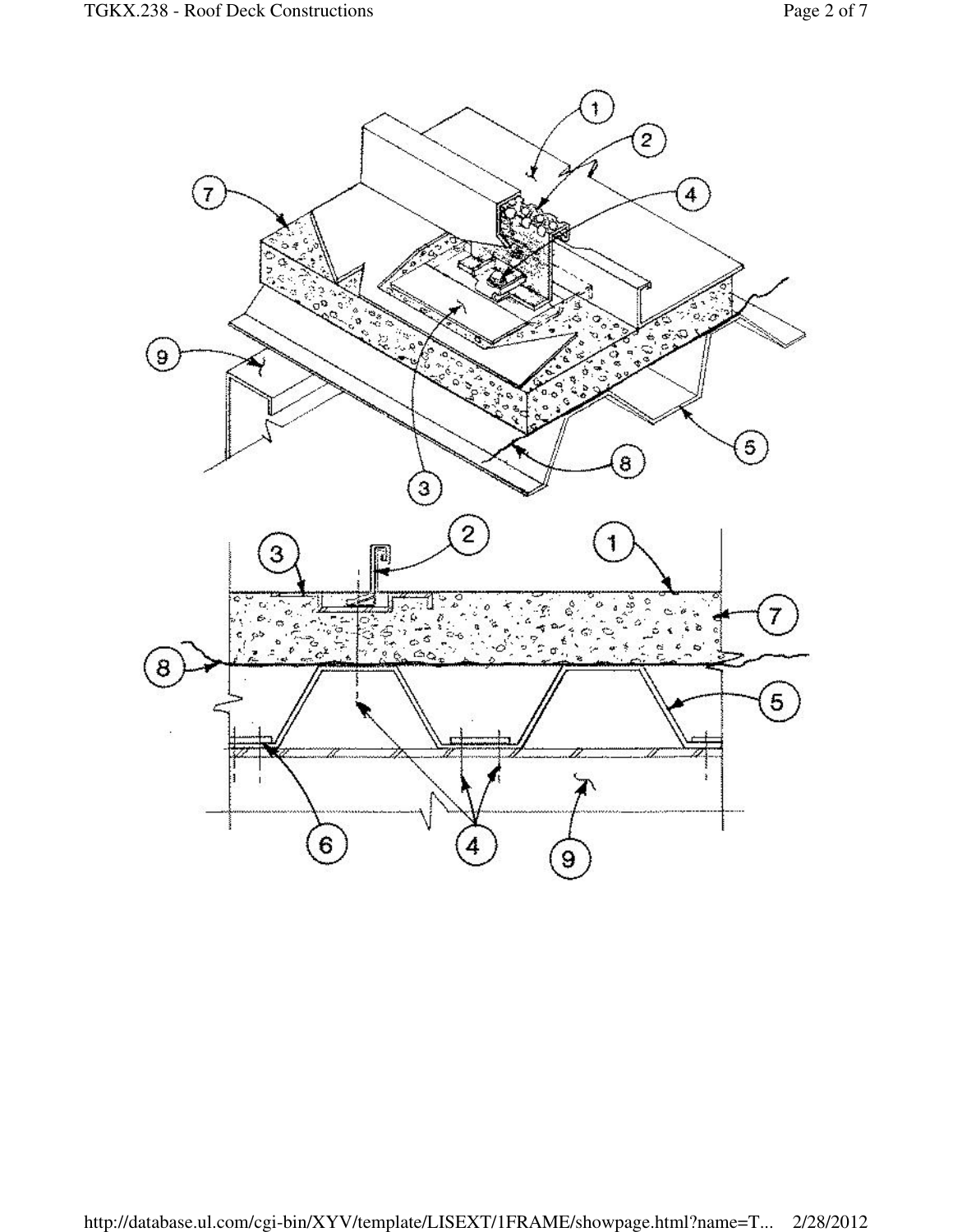

1. Metal Roof Deck Panels\* — No. 24 MSG min coated steel. Panels 16 in. wide, 2 in. high at side ribs. Panels continuous over two or more spans. End laps to occur near panel clip locations and to include end lap back up plate (Item 2A). Ends of panels overlapped 6 in. Side laps to be tightened and crimped with a special motorized crimping machine at a maximum 45 degree angle unless indicated in the individual panels in this item. Crimping process to include tabs of panel clips (Item 2). A bead of sealing compound may be used at panel end laps and side joints.

A-1 METAL ROOF SYSTEMS (View Classification) — "MPSS-2"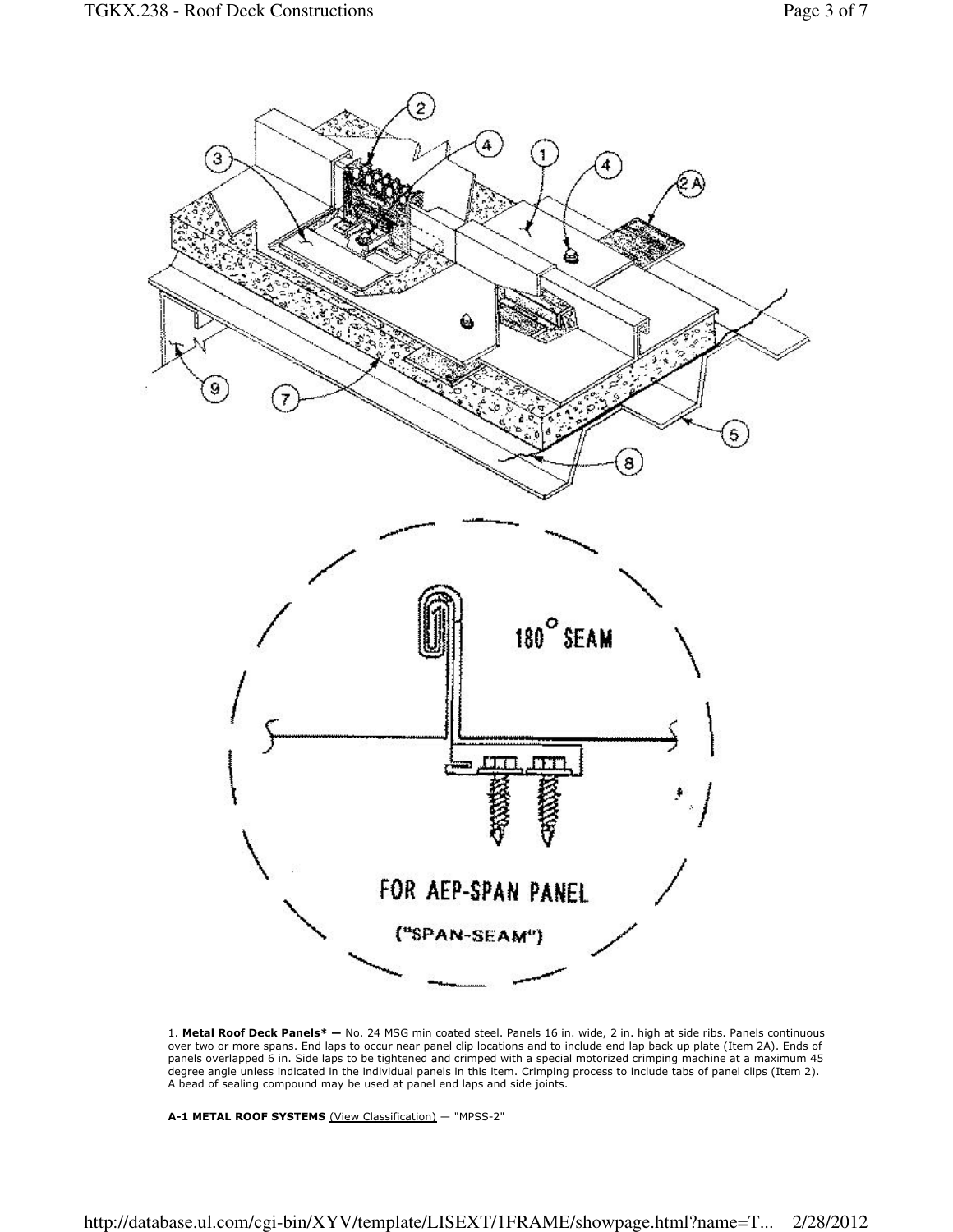A-LERT ROOF SYSTEMS (View Classification) — "A-Lert Loc"

AEP SPAN, DIV OF ASC PROFILES (View Classification) - "Span-Lok" or "Span-Lok HP" (90° Seam) or "SpanSeam" (180° Seam)

ADVANCED ROOFING TECHNOLOGY INC (View Classification) - "ARTK 12" and "ARTK 16"

ALLWINE ROOFING & CONSTRUCTION INC (View Classification) - "A2-16", "A2-16 Fluted" and "A2-16 with Clip Offset"

AMERICAN BUILDINGS CO (View Classification) - "Loc-Seam," (90° Seam), "Loc-Seam 360" (180° Seam)

ARCHITECTURAL METAL SOLUTIONS (View Classification) — "Armor-Lock"

ARCHITECTURAL METAL WORKS (View Classification) — "S 2500"

ARCHITECTURAL SHEETMETAL PRODUCTS INC (View Classification) — "ASP ML-200"

BAKER ROOFING INC (View Classification) - "2 in. Mechanical Seamed"

BUTLER MANUFACTURING, DIV OF

BLUESCOPE BUILDINGS NORTH AMERICA INC (View Classification) - "VSRII"

C & C ROOFING INC (View Classification) — "Series 2500"

CENTURION INDUSTRIES INC, DBA TFC

CANOPY (View Classification) — "Centurion 1624M"

CONSTRUCTION METAL PRODUCTS INC (View Classification) — "CMP Series 2500"

CUSTOM-BILT METALS (View Classification) — "CB-2000"

DREXEL METALS INC (View Classification) — "DMC 200S"

DURO-LAST INC (View Classification) — "EM 200S"

#### EAST TEXAS ARCHITECTURAL SHEETMETAL L

L C, DBA ETAS INC (View Classification) - "2" SPANLOCK"

ENGLERT INC (View Classification) — "Series 2500"

FABRAL INC (View Classification) - "Power Seam"

J M METALS ROOFING MFRS (View Classification) — "JM 2.0"

KNUDSON MFG INC (View Classification) — "ULTRALOK"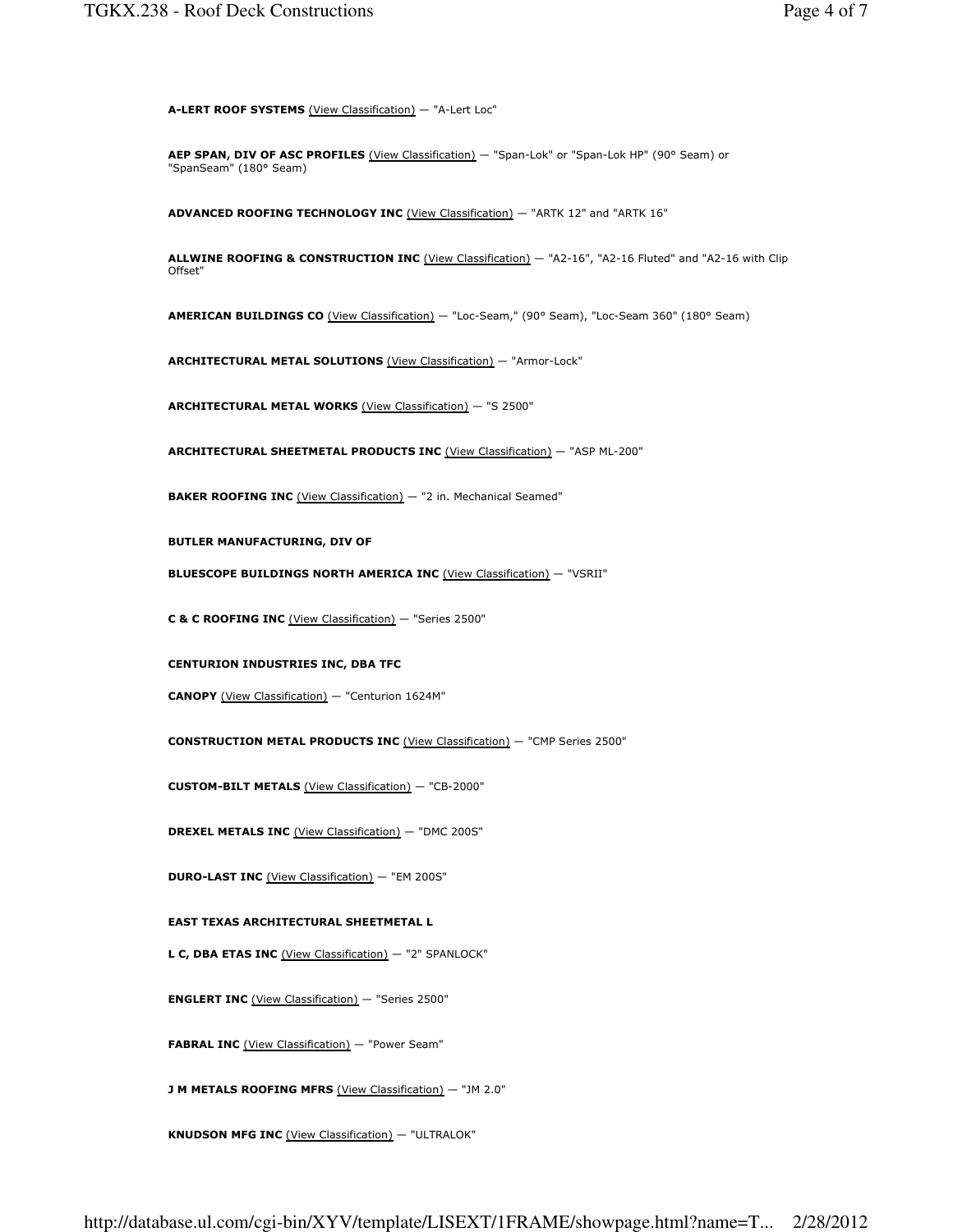METAL-FAB MFG LLC (View Classification) — "Met-Fab III"

METAL PANEL SYSTEMS INC (View Classification) - "MP-200" or "UC6"

METAL ROOFING SYSTEMS INC (View Classification) - "MRS System 2500"

METAL SALES MFG CORP (View Classification) - "T-Span" or "T-Span 180" (180° Seam)

MORIN CORP (View Classification) — "SLR-12", "SLR-14", "SLR-16" (90° or 180° Seam)

NEW TECH MACHINERY CORP (View Classification) — " SS210A "

NORTH COAST COMMERCIAL ROOFING SYSTEM

OF PA INC (View Classification) - "Series 2500"

NUCOR BUILDING SYSTEMS, DIV OF NUCOR

CORP (View Classification) — VR16 II "Vise Lock" or VR16II "Vise Lock 360".

PETERSEN DEAN COMMERCIAL INC (View Classification) - "2" Double Lock"

PITTMAN WALLER ROOFING CO INC (View Classification) - "US-200"

PMRS (View Classification) - "200MS"

PREMIUM PANELS INC (View Classification) - "Premium Lock 210A" or "P.L. 210A"

RIFFE METALS L L C (View Classification) - "Megaloc 2.0"

ROL-TEC SYSTEMS INC (View Classification) - "ULTRALOK"

ROOFMASTERS ROOFING & SHEET METAL

CO INC (View Classification) — "Loc Master"

SAN ANTONIO QUALITY METALS (View Classification) — "ML-200"

SHEFFIELD METALS INTERNATIONAL (View Classification) — "SMI 2" A Mechanical Seam"

SPANN ROOFING & SHEET METAL INC (View Classification) - "Spann Series 2500"

STEELOX SYSTEMS L L C (View Classification) — "Steelox LRX 262", "Steelox LRX 264", "Steelox PRX 262" or "Steelox PRX 264" (Fabricated from either coated or stainless steel)

### STREAMLINE ROOFING & CONSTRUCTION

INC (View Classification) — "200MS"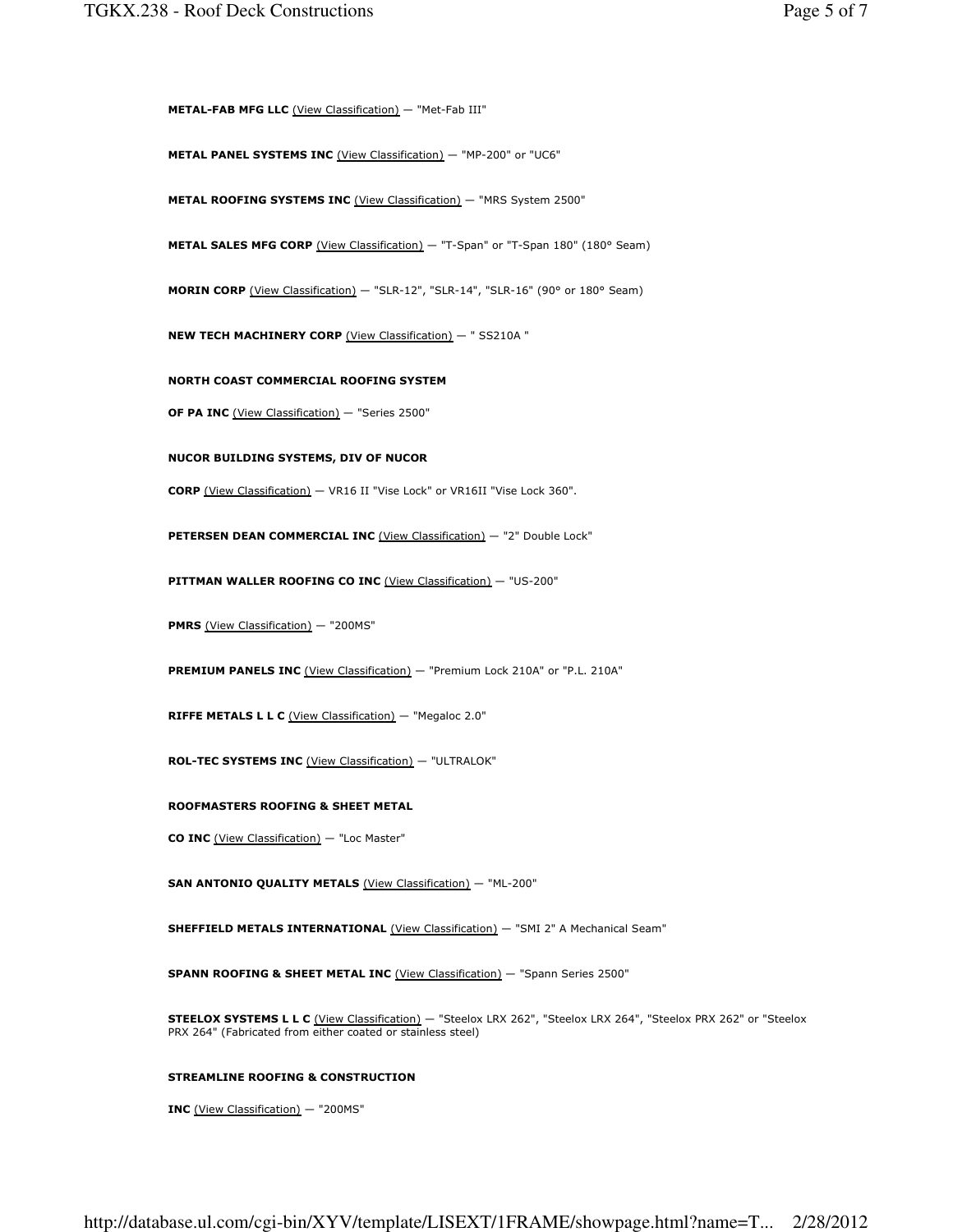SUPERIOR METAL SYSTEMS INC (View Classification) — "SMS 416"

TAYLOR METAL INC (View Classification) - "Mechanical Seam 200"

THE BRYER CO (View Classification) - "TBC-SUPERSEAM"

UNION CORRUGATING CO (View Classification) — "ML200"

U S METALS L L C (View Classification) — "US-210A"

VARCO PRUDEN BUILDINGS, DIV OF

BLUESCOPE BUILDINGS NORTH AMERICA INC (View Classification) - "SLR II"

ZIMMERMAN METALS INC (View Classification) — "SS2000"

2. Roof Deck Fasteners (Panel Clips) — Two part assembly: Base, 1 in. wide approximately 1-1/4 in. long with upper segment folded over lower end of tab. Fabricated from 0.050 in. thick coated or stainless steel. Upper tab 3 in. wide, maximum tab height 3-1/2 in. with lower end formed to engage base. Fabricated from 0.023 in. thick coated or stainless steel.

BUILDING PRODUCTS DEVELOPMENT INC (View Classification) - "NC3300", "NCF-3300", "NCF-3300-SS" Series Clip

STEELOX SYSTEMS L L C (View Classification) - "CF Sliding Clip"

2A. Roof Deck Fasteners (Panel Clips) - No. 24 MSG min gauge coated steel with a separately formed base fabricated of No. 18 MSG min gauge coated steel. One clip to be used per panel at each purlin.

AMERICAN BUILDINGS CO (View Classification) - "LSBC-1", "Loc-Seam MD Clip" or "Loc-Seam Expansion Clip"

2B. Roof Deck Fasteners (End Lap Back-Up Plate) - (Not Shown) - No. 18 MSG min gauge coated steel. Max length 48 in., width 6-1/2 in.

METAL SALES MFG CORP (View Classification) - "T-Span Clip"

#### NUCOR BUILDING SYSTEMS, DIV OF NUCOR

CORP (View Classification) — "NBS VR16 II BC", "NBS VR16 II Sliding " or "NBS VR16 II MD".

STEELOX SYSTEMS L L C (View Classification) - "Backing Plate"

2C. Roof Deck Fasteners - (Panel Clips) - Two types, both two piece assemblies. Type 330 base approximately 1.88 in. by 1.70 in.; Type 330B base approximately 1.11 in. by 2.00 in. Both types fabricated from No. 16 MSG coated steel and formed to fold over upper tab. Type 330 upper tab 4.30 in. wide and 2.91 in. high max. Type 330B upper tab 4.30 in. wide and 3.34 in. high max. Both types formed to engage base. Clips spaced 48 in. maximum.

MORIN CORP (View Classification) — "SLR-330 Clip" (for 45° seam)

MORIN CORP (View Classification) — "SLR-330B Clip" (for 90° & 180° seam)

3. Roof Deck Fastener\* (Bearing Clip) — No. 18 MSG min gauge coated steel; 3 in. wide by 3-1/4 in. long with 3/8 in. legs. Used under Panel Clips (Item 2, 2A and 2C) over purlins and rigid insulation. Three 1/4 in. dia guide holes located in base.

STEELOX SYSTEMS L L C (View Classification) - "Bearing Clip"